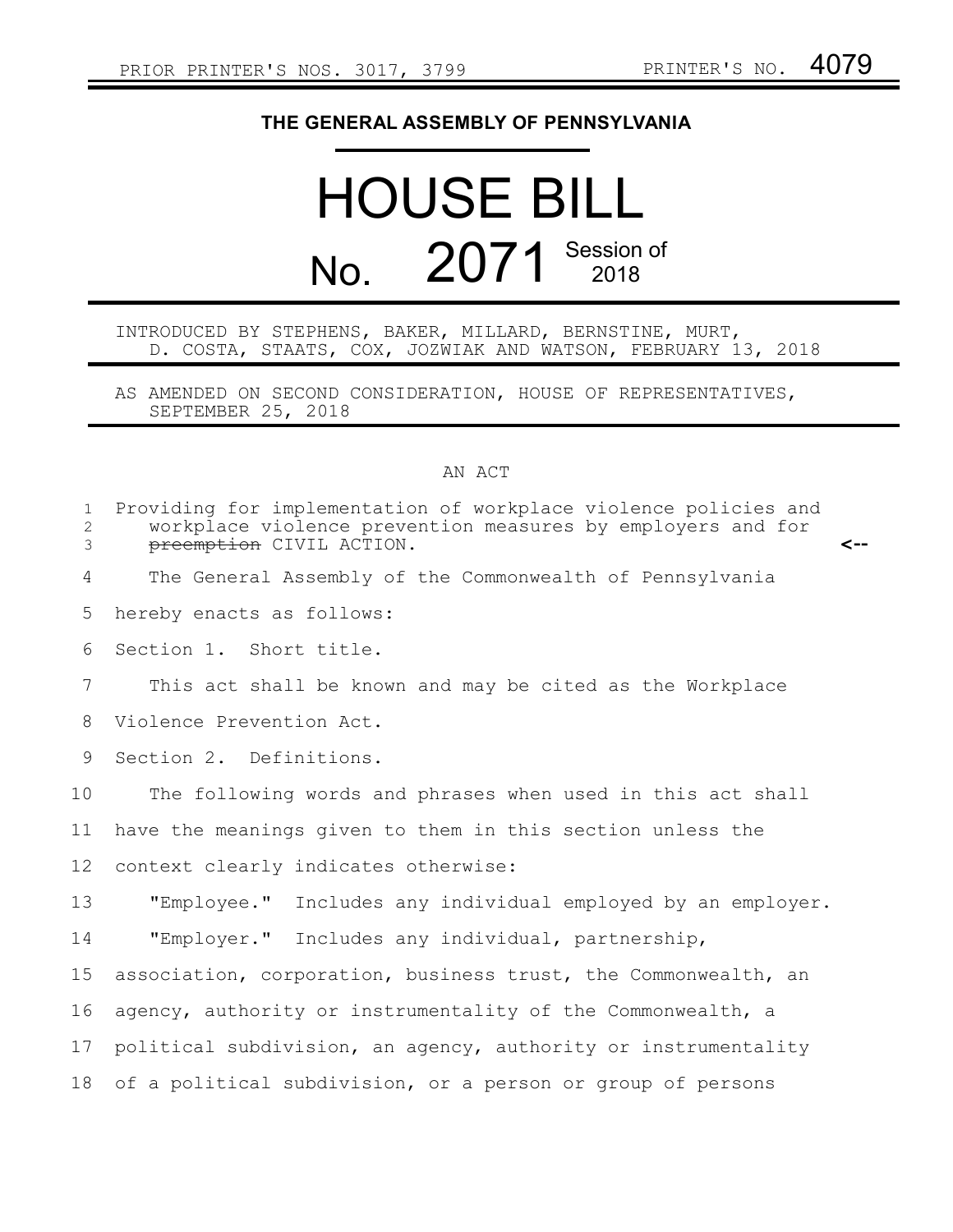acting, directly or indirectly, in the interest of an employer in relation to any employee. 1 2

"Workplace violence." Violence, a threat of violence, harassment, intimidation or extremely disruptive behavior by a person against an employee which occurs during the course of the employee's employment or as the result of the employment. 3 4 5 6

"Workplace violence policy." A written policy created by an employer to provide for workplace rules and procedures intended to prevent or respond to workplace violence. 7 8 9

"Workplace violence prevention measure." An action taken by an employer for the purpose of preventing or reducing the incidence or severity of workplace violence. The term includes, but is not limited to: 10 11 12 13

(1) Providing training for employees with regard to the employer's workplace violence policy or general training on how to prevent and respond to workplace violence. 14 15 16

(2) Hiring or retaining security personnel to provide protection from workplace violence. 17 18

(3) Deploying electronic security systems, alarms, surveillance systems or other electronic measures intended to identify, monitor or make employees aware of potential workplace violence. 19 20 21 22

(4) Physically modifying the employer's premises or restricting access to certain parts of the premises in a manner intended to provide for the protection of employees. 23 24 25

(5) Installing barriers, locks, doors, bulletproof or bullet-resistant windows or other obstructions, partitions or any other physical deterrent intended to provide for the protection of employees. 26 27 28 29

Section 3. Employer rights. 30

20180HB2071PN4079 - 2 -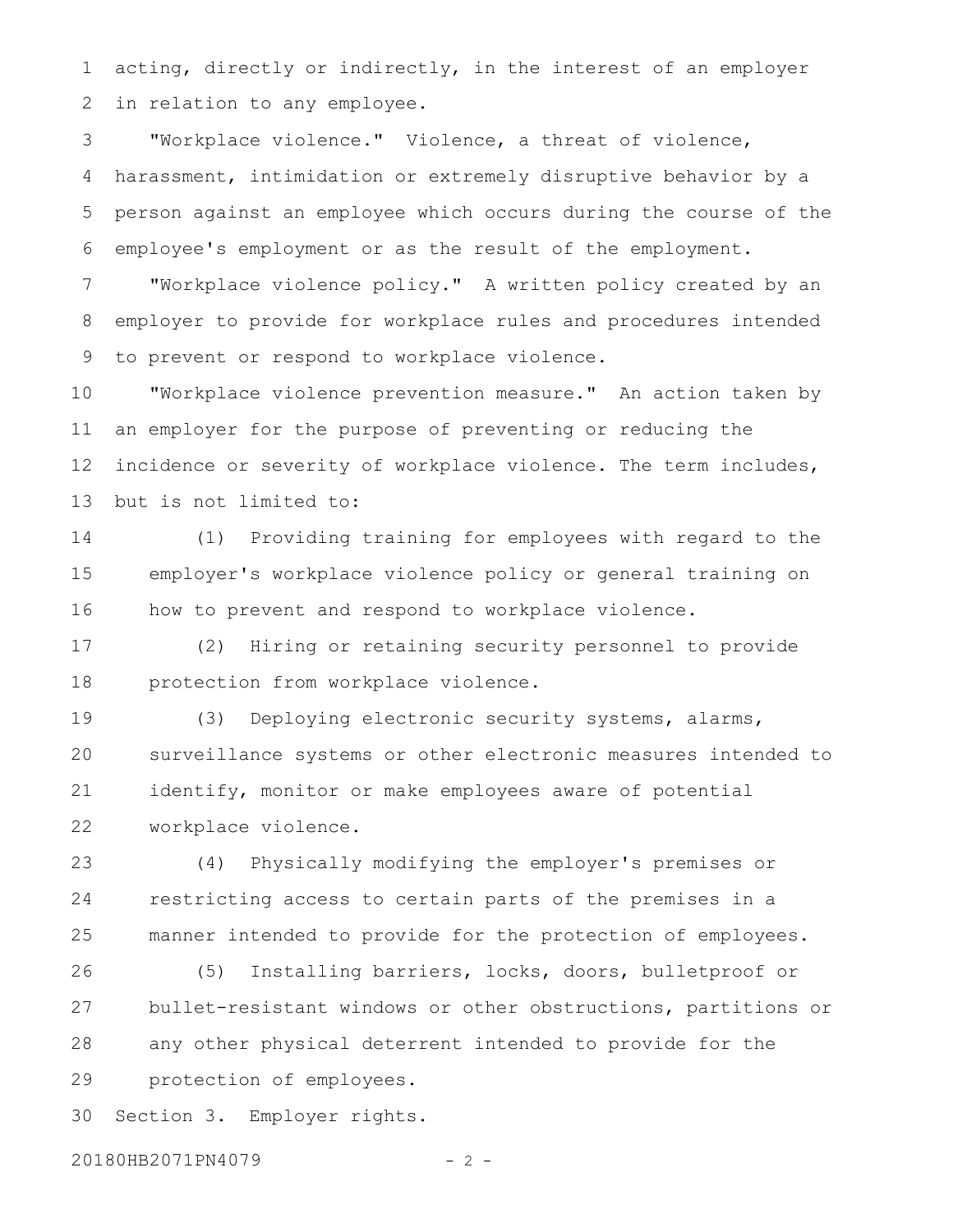An employer shall have the right, at the employer's discretion, to implement a workplace violence policy or any workplace violence prevention measure to provide for the safety of employees provided in compliance with applicable Federal and State law-, INCLUDING THE USE OF A PHYSICAL BARRIER THAT REQUIRES A PERSON SERVING FOOD IN ANY ESTABLISHMENT EITHER TO OPEN A WINDOW OR OTHER APERTURE OR TO PASS FOOD THROUGH AN OPEN WINDOW OR OTHER APERTURE, IN ORDER TO HAND THE FOOD TO A CUSTOMER INSIDE THE ESTABLISHMENT. **<--** 1 2 3 4 5 6 7 8 9

Section 4. Preemption. 10

**<--**

(a) General rule.--This act shall preempt and supersede any municipal ordinance, rule, policy or licensure requirement that limits, restricts or prohibits an employer from implementing a workplace violence prevention policy or workplace violence prevention measure. (b) Regulation or restriction of workplace violence policy 11 12 13 14 15 16

or prevention measure. An ordinance, rule, policy or licensure requirement enacted by a municipality which limits, restricts or prohibits workplace violence policies or any workplace violence prevention measure is void. 17 18 19 20

(c) Rebuttable presumption.--There shall be a rebuttable presumption that a municipal ordinance, rule, policy or licensure requirement that limits, restricts or prohibits a workplace violence policy or any workplace violence prevention measure to provide for the safety of employees is preempted by this act, if the workplace violence policy or workplace violence prevention measure: 21 22 23 24 25 26 27

(1) is not prohibited by Federal or State law; and (2) is consistent with recommendations issued by the United States Occupational Safety and Health Administration. 28 29 30